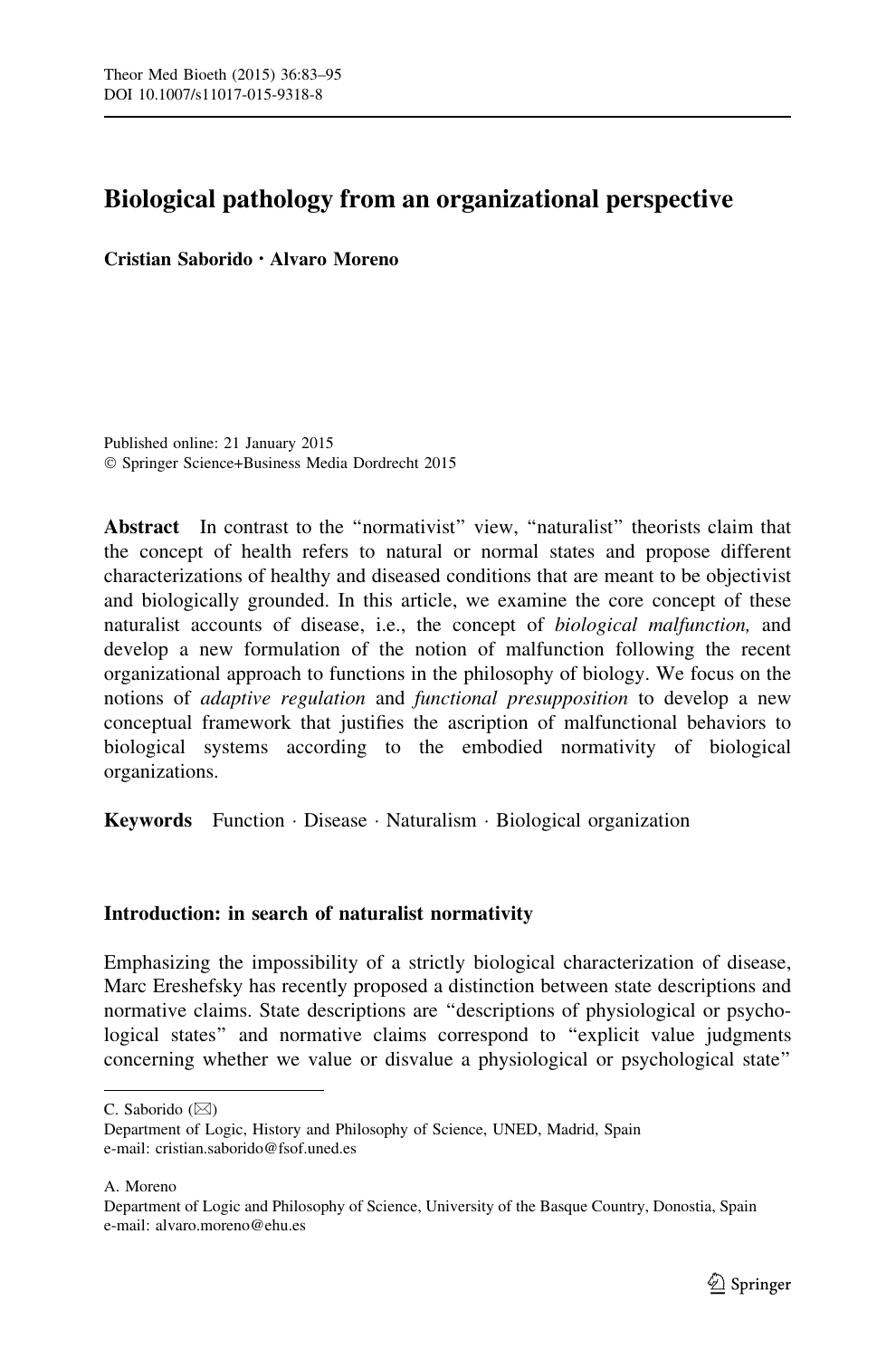that is beyond the realm of biological science  $[1, p. 225]$  $[1, p. 225]$ . Ereshefsky holds that a naturalistic characterization of the notions of health and disease is not possible because these concepts necessarily involve value judgments from an external observer. Significantly, Ereshefsky considers that external value judgments are present even in the ascription of biological malfunctions: ''state descriptions make no claims about whether a physiological or psychological state is functional or dysfunctional'' [[1,](#page-11-0) p. 225]. Our proposal in this article affirms that it is possible to ground the ascription of malfunctions in naturalistic terms, i.e., it is possible to identify when a biological organization is dysfunctioning. We justify this claim by arguing that biological organizations instantiate an intrinsic normativity, which is grounded not in external value judgments imposed by an observer, but rather, in the living organism's capacity to respond to the changing demands of the environment. Organismic processes are normative because the preservation of life presupposes the organism's ability to establish and follow stable and flexible norms. In Georges Canguilhem's words,

"Life is in fact a normative activity." The normative, in philosophy, includes every judgment, which evaluates or qualifies a fact in relation to a norm, but this mode of judgment is essentially subordinate to that which establishes norms. The normative, in the fullest sense of the word, is that which establishes norms. And it is in that sense that we plan to talk about biological normativity  $[2, pp. 126-127]$  $[2, pp. 126-127]$  $[2, pp. 126-127]$ .

In a similar vein, James G. Lennox claims that the notion of health is an "objective value." Health, in the sense of "absence of dysfunctionality," is a biological value concept, and

biological value concepts apply in the context of action, as tools for referring to the contributions activities make to continued living—some make positive, and some negative, contributions. This is, if anything, an empirical fact…. The concepts of health and disease are in place to characterize that connection, and in so far as continued life is, as a matter of fact, conditional on successful biological function, such concepts are both evaluative *and* biologically grounded. [\[4](#page-11-0), p. 503]

Health is thus an evaluative concept, but it does not depend on subjective considerations external to the very organization of organisms. As Justin Garson argues, the current theory and practice of biomedical sciences shows that a biofunctional and normative interpretation of organismic mechanisms is ubiquitous and useful [[5,](#page-11-0) pp. 325–329].

<sup>&</sup>lt;sup>1</sup> According to Canguilhem, organisms are healthy insofar as they are normative with respect to environmental fluctuations. Therefore, health implies the organismic capacity to tolerate variations within what is typical for a given organism, as well as the living system's ability to adapt and establish new behavioral patterns in order to meet changing demands [[2,](#page-11-0) p. 132]. Canguilhem's approach provides an eco-organismic strategy to contextualize a naturalistic account of health and disease (see [[3\]](#page-11-0)). The formulation of organizational malfunction we develop in this article can be seen as a contribution to this naturalistic project.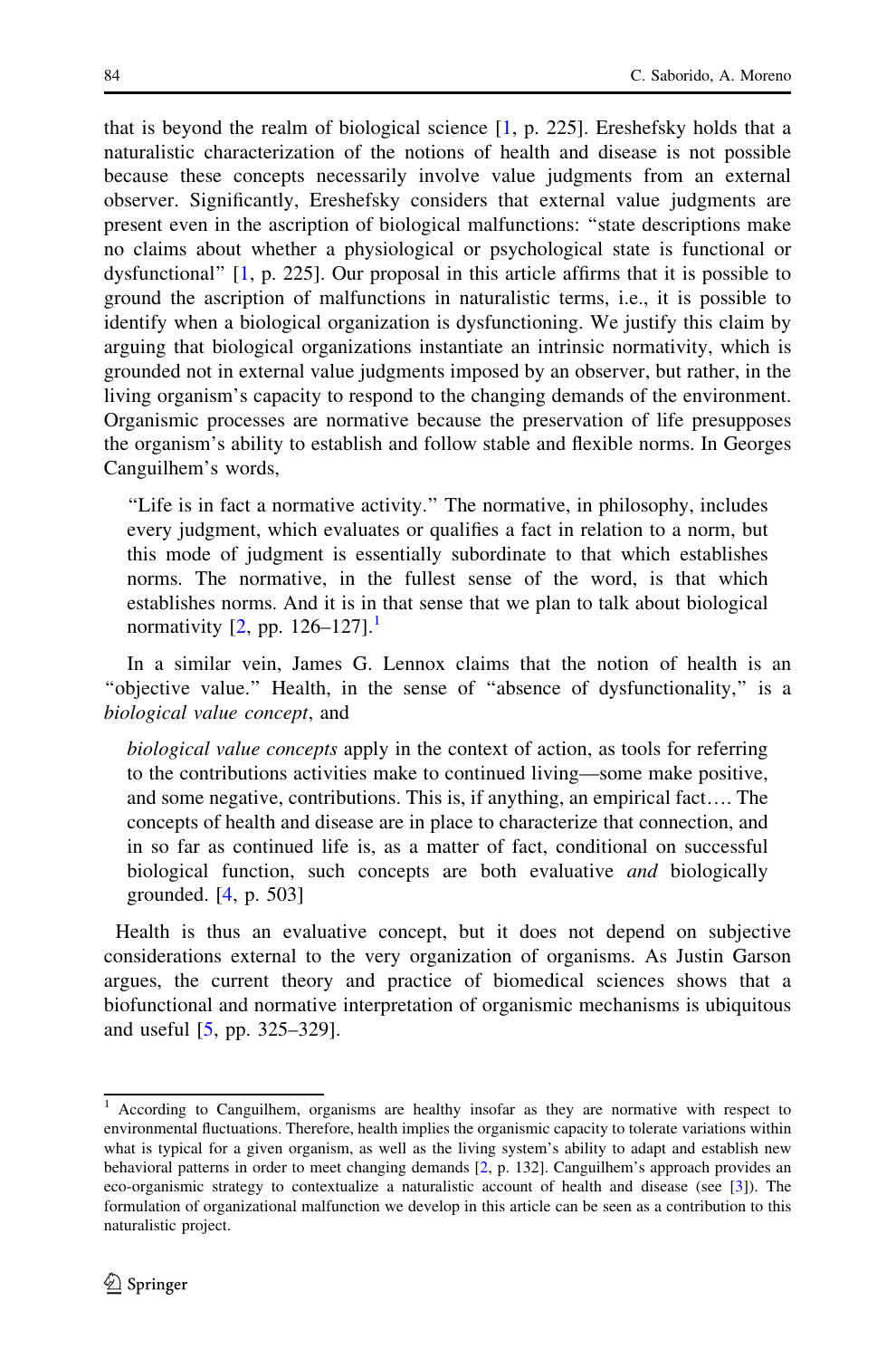In this article, we share with Lennox the interpretation of health as an evaluative and biologically grounded value, which is related to Canguilhem's conception of life as a normative activity. The very fact of life implies the presence of norms that instantiate objective values. As we will explain, the concept of organizational malfunctionality that we introduce here should be understood as a "state description'' of biological processes that refers to this embodied normative dimension of living beings, which is of paramount importance for the debate about the concepts of health and disease.

We do not, of course, deny that subjective values related to social, cultural, and personal phenomena play a fundamental role in the conception of health and disease of patients and professionals of healthcare systems. In fact, a fair analysis of how people interpret and use the conceptual distinction between human health and disease needs to be made from a pluralistic perspective that accounts for the great diversity of non-biological factors that also intervene. But this analysis should account primarily for health and disease as biologically grounded. The notion of malfunction that we develop here serves, at the very least, to characterize an important dimension of the medical notion of disease, understood as ''a negative bodily occurrence as conceived of by the medical profession" [\[6](#page-11-0), p. 670].

As Lennox has argued, ''Biomedicine is partly in the business of determining, for each aspect of human anatomy and physiology, what the proper range of operation for each system and sub-system is, and designing diagnostic means of monitoring systems to determine whether or not they are so operating'' [\[4](#page-11-0), pp. 502–503]. We will try to show how the notion of function could provide a crucial theoretical tool for the task of determining the ''proper range of operation'' of biological systems. Accordingly, the normative dimension of biological functionality<sup>2</sup> will turn out to be crucial for the philosophy of medicine.

However, a complete characterization of the normative dimension of biological functions relevant to the theoretical definitions of health and disease is still to be formulated. In contemporary philosophy of medicine, discussions on the theoretical definition of the terms ''health'' and ''disease'' are usually presented as a debate between *normativist* and *naturalist* approaches [\[13](#page-12-0), [14\]](#page-12-0). On the one hand, normativists [\[15–18](#page-12-0)] consider that our conceptions of "health" and "disease" are primarily based on human value judgments. Thus, healthy states are those states we desire to be in, and diseased states are those states we want to avoid. On the other hand, naturalists [[19–21\]](#page-12-0) try to give definitions of "health" and "disease" that attempt to highlight what is biologically natural and normal for humans. The

<sup>&</sup>lt;sup>2</sup> Although there are some exceptions (see, for instance,  $[7, 8]$  $[7, 8]$  $[7, 8]$ ), there is a general assumption that the notion of function is a normative one, since it refers to some effect that is supposed to take place [\[9](#page-11-0), pp. 12–15; [10](#page-11-0), p. 144]. As Peter McLaughlin [\[11](#page-11-0), [12](#page-11-0)] points out, functions show a particular type of relation between certain means and goals in a system, namely, one that goes beyond the standard concept of causality and has a normative flavor: in order for some systemic goals to happen, some effects need to occur, effects to which we refer as ''functions.'' The attribution of functions consequently implies the postulation of a specific type of effect with respect to the functional traits. This type-token relation is what allows us to evaluate a system's activity in normative terms. For example, saying that the heart's function is to pump blood is equivalent to affirming that tokens of the type "heart" should pump blood. In the event it fails to do so, the heart would not be working properly, i.e., it would be functioning ''wrongly'' according to a norm ascribed to tokens of the type ''heart.''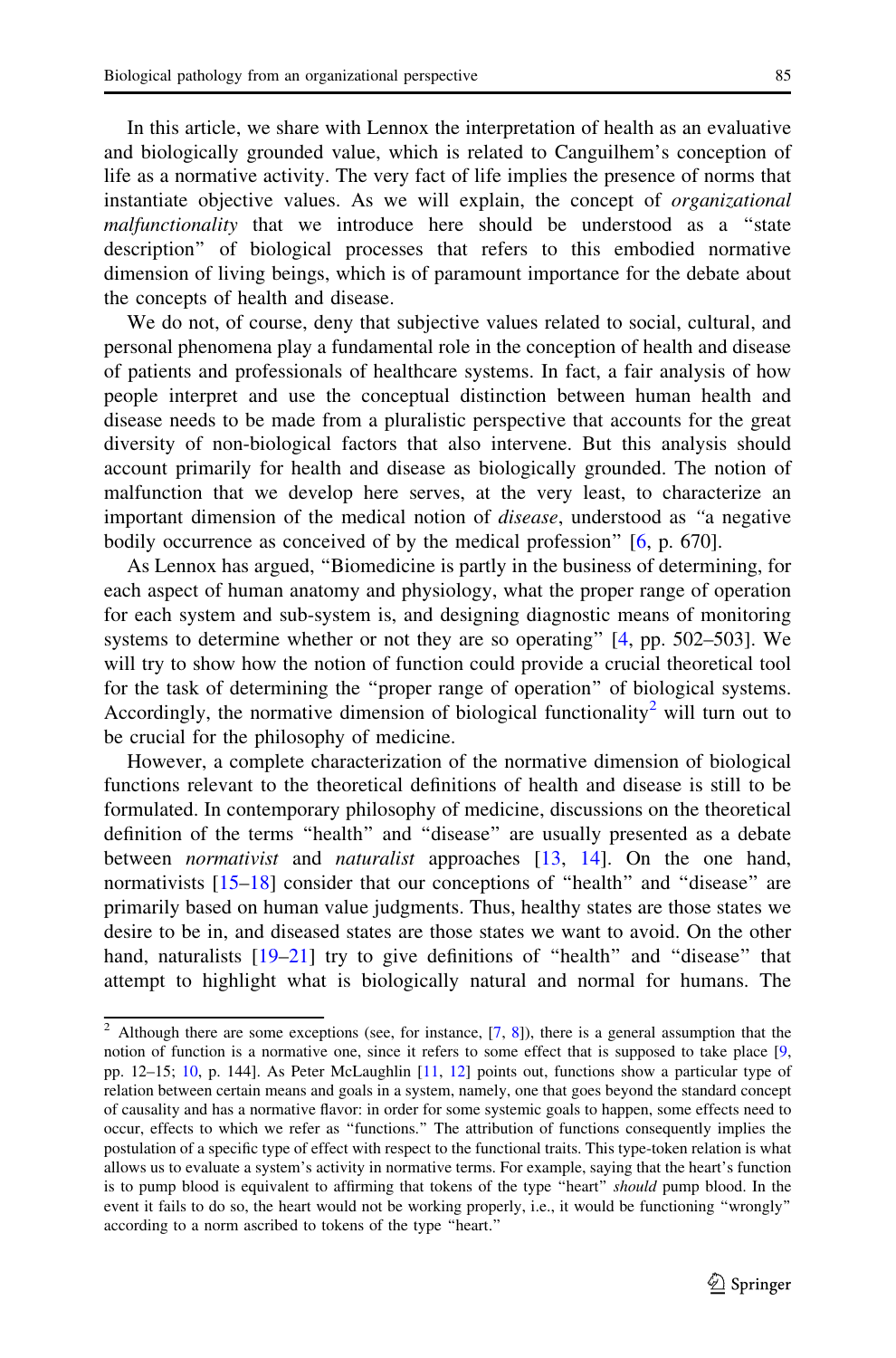naturalist project in philosophy of medicine searches for an ''objectivist'' definition of disease; a definition based on scientific theory that does not include personal or social values.<sup>3</sup>

In a recent paper, Peter H. Schwartz [[25\]](#page-12-0) labeled naturalist theories of health and disease as ''dysfunction-requiring accounts'' because they refer to biological dysfunctioning in their definitions of disease. According to naturalist theories, for a pathological condition to be so, it is necessary that a part of the organism fail to perform one of its biological functions. Therefore, by appealing to biological dysfunctions, naturalist formulations attempt to avoid observer-dependent external values in their definition of ''health'' and ''disease.'' In the influential Bio-Statistical Theory (BST), championed by Christopher Boorse, ''disease'' is defined in terms of statistically abnormal functioning of a specific trait in comparison with the average functioning of traits of the same type in individuals of a concrete ''reference class'' (members of the same species, gender, and age), and health is simply the absence of disease, i.e., statistical normality. Accordingly, Boorse defines a diseased state as ''a type of internal state which impairs health, i.e., reduces one or more functional abilities below typical efficiency'' [\[19](#page-12-0), p. 62]. This position is supposed to be an objective and value-free approach and, in fact, has been the mainstream naturalist position in philosophy of medicine for the last four decades.<sup>4</sup>

However, many criticisms have been raised against the alleged objectivist character of the notion of ''malfunction'' in BST. For reasons of space, we cannot develop all those criticisms here, and we shall focus only on one of the most significant: the ''linedrawing problem'' described by Schwartz. According to Schwartz, the notion of malfunctionality in BST, insofar as it corresponds to the idea of statistical abnormality, leads, necessarily, to the inability to establish a clear frontier between healthy (normal) and unhealthy (abnormal) levels of functioning without adducing subjective and arbitrary considerations. Since the characterization of function that BST endorses (a variant of the dispositional notion of function (see  $[27, 28]$  $[27, 28]$  $[27, 28]$ )) is based fundamentally on a statistical criterion, the distinction between healthy and diseased individuals is a comparative and vague issue that intimately depends more on contextual and external variables than on the actual consequences that a biological state of an individual has for her welfare.<sup>5</sup> As Ereshefsky has recently argued, the "line drawing problem" ultimately shows that BST cannot be considered a truly ''naturalist'' approach because it lacks a basis in biological theory [[1,](#page-11-0) p. 227].

<sup>&</sup>lt;sup>3</sup> There are also some "hybrid" approaches that combine different aspects of these two perspectives [\[22](#page-12-0)– [24\]](#page-12-0). These approaches claim that both biological and value-laden factors play important roles in the conceptualization of health and disease. In this article, we shall explore the scope and limitations of the naturalist-objectivist project, and since these hybrid approaches defend the necessity of including external values, we shall consider them as ''non-naturalist'' views, and therefore, we will not focus our analysis on them. The philosophical debate between normativist and naturalist approaches is described in [[1,](#page-11-0) [13,](#page-12-0) [20\]](#page-12-0).

 $4$  For a review on BST, its virtues and weak points, see [[13,](#page-12-0) [17,](#page-12-0) [26\]](#page-12-0). Boorse himself has offered revisions of his theory and responses to many criticisms in [\[20](#page-12-0), [27\]](#page-12-0).

 $<sup>5</sup>$  More recently, Hausman [[29\]](#page-12-0), Schroeder [\[30](#page-12-0)], and Garson and Piccinini [\[31](#page-12-0)] have defended new</sup> versions of the BST that emphasize the comparative aspect of this approach. These new theories are presented as improvements of Boorse's account, and although they can solve some of the problems of his theory, they do not provide a satisfactory solution for the ''line-drawing problem,'' insofar as they are still based on a bio-statistical characterization of ''normal function.''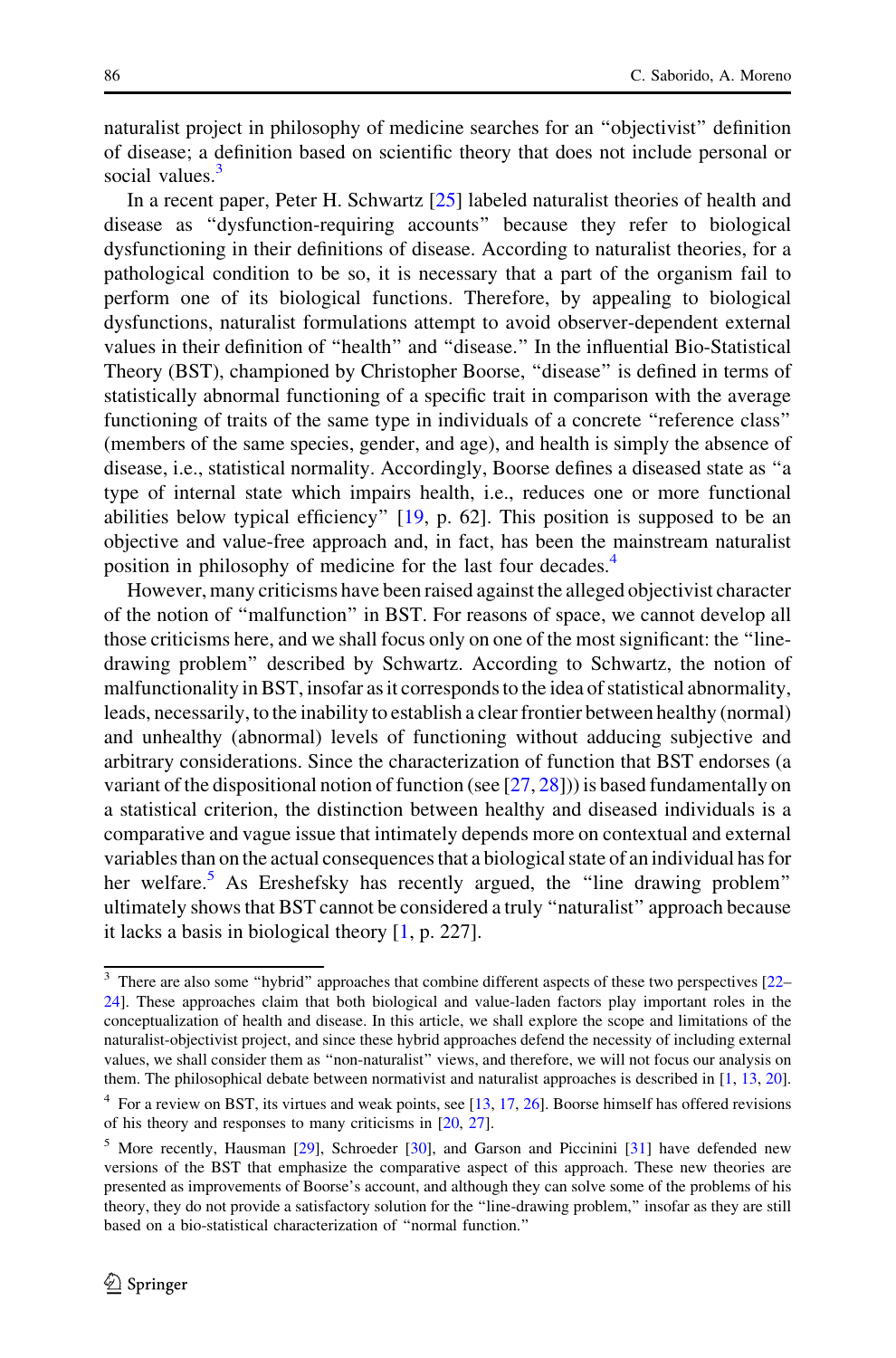In this article, we develop a bio-functionalist approach that can solve the ''linedrawing problem'' from a valid naturalist perspective. This approach is built upon a different concept of malfunction, namely, one based on the organizational properties of living beings as complex self-maintaining systems. To do so, we focus on the recent Organizational Approach to functions. Within this framework, the organizational approach to biological functionality is connected with a non-observerdependent normativity with relevant implications for a theoretical view of pathology. Our notion of malfunction can be interpreted as a characterization of an important dimension of the professional sense of disease in the frame of a pluralistic conceptual analysis (see [[6\]](#page-11-0)). Additionally, this organizational concept of malfunctions underlines an important aim of medical practice. Indeed, one of the principal goals of medical treatments is to help the natural adaptive capacities of living systems to counterbalance those biological states that threaten the preservation of organizationally closed processes of self-maintenance. By helping to avoid malfunctionality, medicine contributes to the preservation of that state of successful performance of biological functions we call ''health.''

## Biological organizations and functional normativity

## The Organizational Approach

The Organizational Approach (OA) is a new perspective that has been developed within the philosophical discussion of the notion of biological function.<sup>6</sup> The different formulations, recently proposed, among others, by Gerhard Schlosser [[32\]](#page-12-0), John Collier [[33\]](#page-12-0), Peter McLaughlin [\[11](#page-11-0)], Wayne Christensen and Mark Bickhard [\[34–36](#page-12-0)], and Matteo Mossio, Cristian Saborido, and Alvaro Moreno [[37–39\]](#page-12-0), ground functional attributions in the fact that biological systems realize a specific kind of causal regime in which the actions of a set of parts are a necessary condition for the persistence of the whole organization through time. Biological systems are (complex) self-maintaining organizations, and within such organizations, functions are interpreted as specific causal effects of a part or trait that contributes to a complex web of mutual interactions, which, in turn, maintain the organization and, consequently, the part itself. Thus, organizational theories argue that there is a causal loop, based on processes of self-maintenance, such that a trait has (or serves) a specific function, to the extent that the trait contributes to the maintenance of the biological organization to which it belongs.

The organizational approach claims that this view of functions as a trait's effect that contributes to the self-maintenance of the organization can also ground its normativity. For instance, Christensen and Bickhard affirm that a function is normative because it ''can succeed or fail in supporting the system, and this makes a distinct difference to the system, and to the world'' [\[36](#page-12-0), p. 16]. Normativity thus ultimately lies in the

<sup>6</sup> This new approach has been introduced as an improvement and an integration of the well-known ''etiological'' and ''systemic-dispositional'' approaches [\[37](#page-12-0), pp. 816–821]. For a critical survey of these two mainstream perspectives and a review of the current state of the debate on functions in the philosophy of biology, see [[39\]](#page-12-0).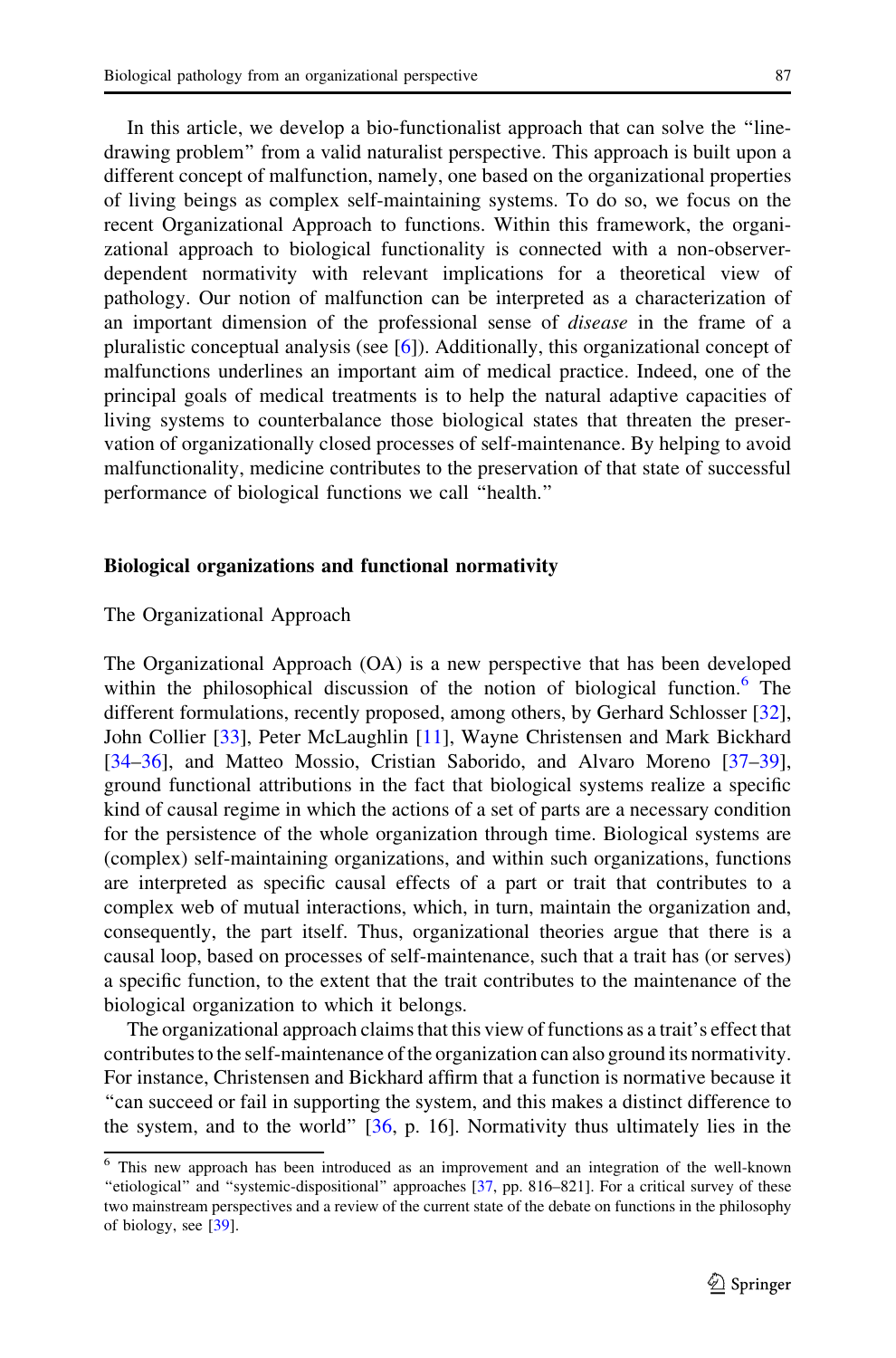precarious far-from-equilibrium existence of biological organizations—''the conditions of existence of the system are here interpreted as the norms of its own activity: a functional trait must behave in a specific way, otherwise it would cease to exist'' [[38,](#page-12-0) p. 584]. Consequently, these norms are not external ''observer-dependent'' values because they appeal to the *conditions of existence* of a living organization.

In order to analyze this organizational strategy in more detail, we focus on the organizational formulation proposed in [[37\]](#page-12-0) and  $\left[38\right]$  $\left[38\right]$  $\left[38\right]$ :<sup>7</sup> Trait T has a function if and only if:

- C1. T contributes to the maintenance of the organization O of S;
- C2. T is produced and maintained under some constraints exerted by O;
- C3. S realizes organizational closure. [38, p. 595]

The "organizational closure" of C3 is realized when inter-connected material structures are able to exert mutual constraining actions on their boundary conditions, such that the whole web is collectively self-maintaining (see [[40\]](#page-12-0)). Whereas each constraint is not per se able to achieve self-maintenance, the whole web of constraints (insofar as it is subject to organizational closure) can make up for its own decay, due to its far-from-equilibrium nature, by constraining its own surroundings in such a way as to recursively assure the replacement of the different components. Thus, the intimate association between complexity and integration accomplished by organizational closure is a mark of biological self-maintenance. Biological selfmaintenance implies integration among the different processes and structures of an organism's traits. If one considers, for instance, the classical example of the function of the heart, this definition would imply that the heart has the function of pumping blood, since pumping blood contributes to the maintenance of the organism by allowing blood to circulate, which in turn enables the transport of nutrients to and waste away from cells, the stabilization of body temperature and pH, and so on. At the same time, the heart is produced and maintained by the organism, whose overall integrity is required for the ongoing existence of the heart itself. Lastly, the organism realizes organizational closure, i.e., it produces numerous other structures that contribute in different ways to the maintenance of the organizational closure of the system [[37,](#page-12-0) p. 828]. Therefore, this formulation defines functions as a trait's contribution to the biological self-maintenance of the systemic organization.

## Regimes of self-maintenance

From what has been said, a breakdown in a specific form of organizational closure does not necessarily imply the death of the organism. A trait is functional not because it is indispensable for the organism's life, but because it contributes to the organizational closure of what we call ''a concrete regime of self-maintenance.'' By this term, we mean:

each possible specific organization that an individual member of a class can adopt without ceasing to exist or losing its membership of that class. Each

 $\frac{1}{7}$  The reader can find a complete description of this definition in [[37,](#page-12-0) [38\]](#page-12-0). For a comparison between that formulation and other organizational accounts, see [[38,](#page-12-0) pp. 587–599].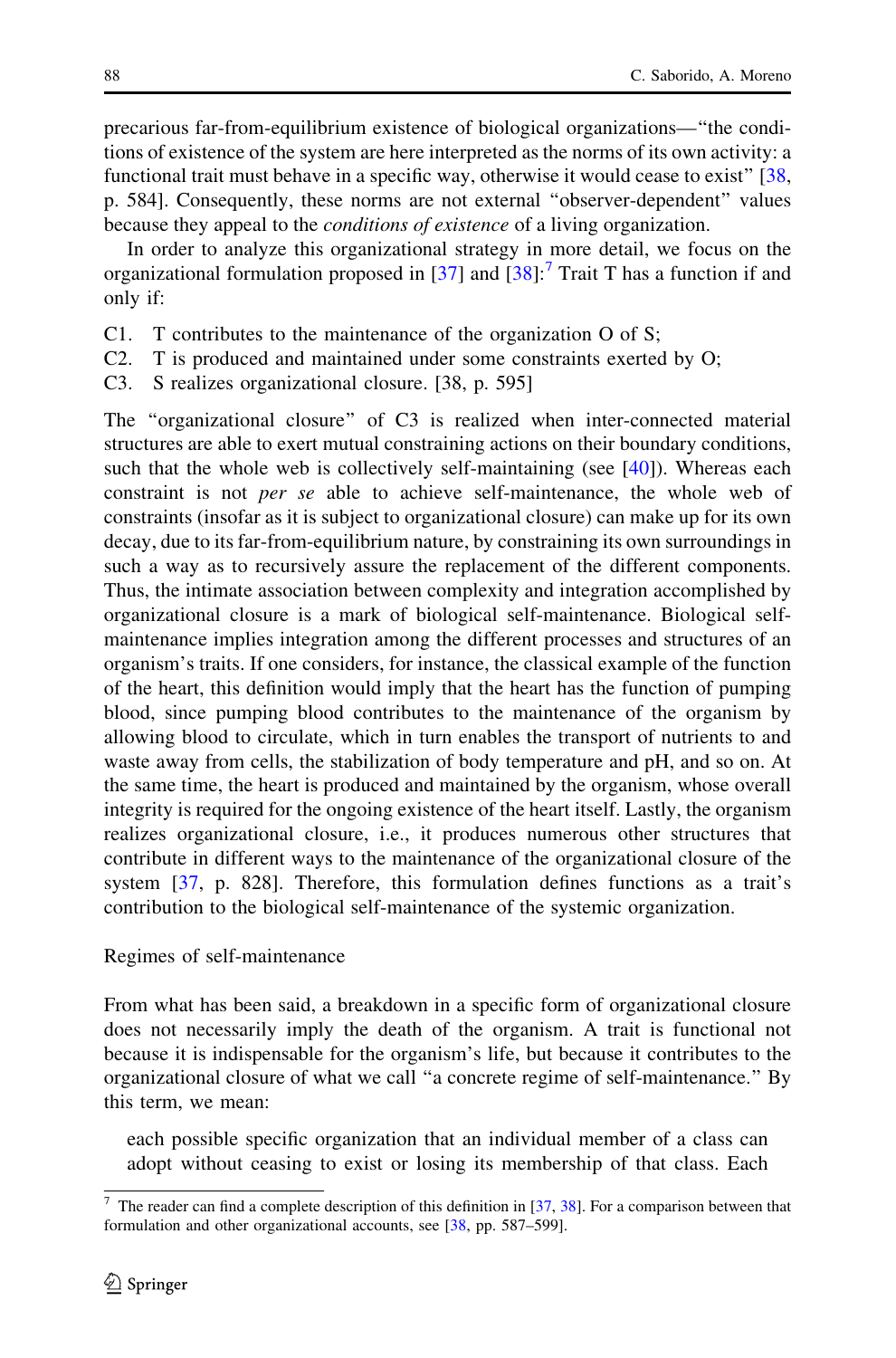class may thus include several regimes of self-maintenance. In organizational terms, if a trait is subject to closure (and thus has a function), then the specific regime of self-maintenance that the system has adopted requires the said trait as an indispensable component. Nevertheless, not every functional trait contributes to all possible regimes of self-maintenance of a given class, which means that an individual system can sometimes compensate for the breakdown of a component by shifting to a different regime of self-maintenance, in which the defective trait is no longer required. In contrast, some functional traits are indispensable, in that they are required for all regimes of self-maintenance that a member of a class could possibly adopt. [\[37](#page-12-0), pp. 829–830]

To illustrate the way an organism can ''compensate for the breakdown of a component by shifting to a different regime of self-maintenance,'' one can think in many cases of (non-fatal) injuries. We compared two different cases of biological functions: the heart's pumping of blood and the eyes' transduction of light. A failure that prevents the first function necessarily implies the death of the system, but in the case of the function of eyes, the system can typically instantiate a new organization in which the malfunction does not threaten global self-maintenance and the risk of collapse of the causal closure is avoided. This shows that there is an important difference between ''being subject to the organizational closure'' and ''being indispensable for the self-maintenance of a system'' [[37,](#page-12-0) p. 830].

In this article, we argue that this distinction is the key to defining the concept of malfunction from an organizational perspective. A biological trait can malfunction without necessarily causing the collapse of the circular process of self-maintenance because biological systems show plasticity in their organizations. And this plasticity is possible because living beings are paradigmatic examples of self-regulated systems.

## Regulation

Regulated systems are those entities that are able to modulate their constitutive functional regime according to either internal or external perturbations, in order to preserve their organizational self-maintenance. Interestingly, regulation implies the existence in the system of a specific subsystem with the capacity to modify the regime of self-maintenance according to the circumstances. This capacity is expressed as ''adaptivity.''

Here, we claim that adaptive regulation implies normativity. Adaptive regulated systems show specific behaviors that can be interpreted as attempts to avoid the loss of a function, that is, as reactions devoted to anticipating the loss of a function (more exactly, the degree of risk of losing a function). As Ezequiel Di Paolo has explained,

[Adaptivity is] a system's capacity to regulate, according to the circumstances, its states and its relation to the environment with the result that, if the states are sufficiently close to the boundary of viability, (1) tendencies are distinguished and acted upon depending on whether the states will approach or recede from the boundary and, as a consequence, (2) tendencies of the first kind are moved closer to or transformed into tendencies of the second and so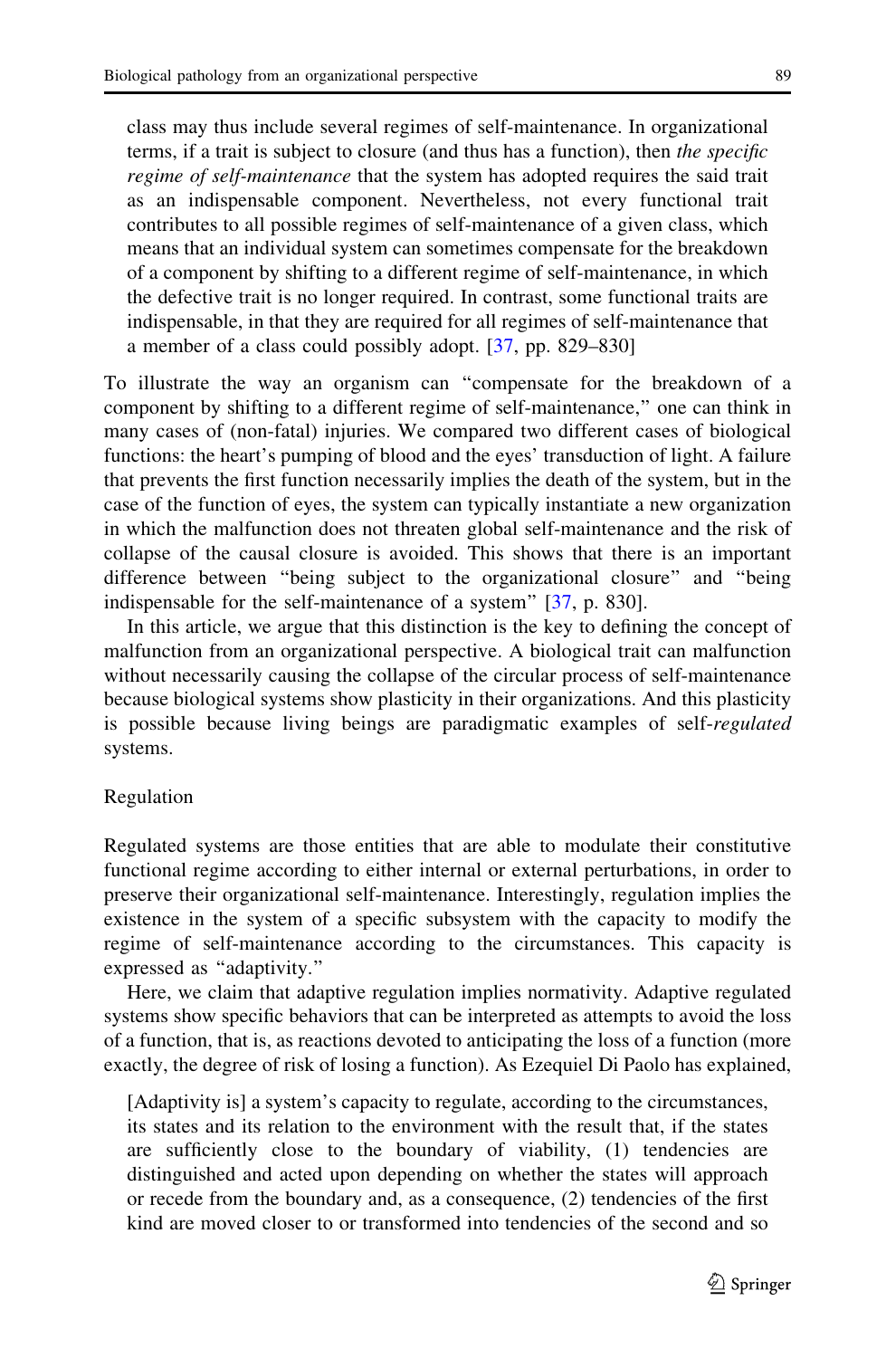future states are prevented from reaching the boundary with an outward velocity. [[41,](#page-12-0) p. 438]

Adaptive regulation is, therefore, a central feature of living organisms. If one analyzes living organisms from the perspective of their adaptive capacities, one must consider functional traits/organs to have a range of activity submitted to adaptive modulation, and that there is a (sub)system specifying their particular range of activity. When environmental conditions change, the adaptive system triggers actions in order to adequately modulate the functioning of the organs, namely, to set them in specific regimes of functioning: those that satisfy the adaptive norms. This is precisely an *adaptive reaction*. If biological systems did not actively regulate their interactions with their changing environment, they would perish, and that is why the specific regime of contribution of each function matters. For example, in a situation of danger, the heart's beating accelerates, blood pressure rises, blood vessels in muscles dilate, increasing the flow of oxygen and energy. At the same time, blood flow is reduced in the gastrointestinal tract, thus making more blood available to be shunted to skeletal muscle. In the eyes, pupils dilate, improving vision. Digestive processes are slowed down, but release of glucose from the liver is accelerated. In sum, a whole set of modifications of the functional processes of the body are triggered so as to increase readiness to fight or to flee [[42,](#page-12-0) pp. 913–914]. $8$ 

The idea of adaptive regulation implies that some selective and meta-functional operation modulates an underlying range of functional operations in the structure of each trait.<sup>9</sup> The specific way that this regulation works depends on the regulatory system, but each trait should be able to operate within a specific range. If, in a given situation, a particular trait cannot attain the range that the regulatory subsystem requires—i.e., if it can only operate in a more limited range—the structure is deleterious. In other words, if, in the process of adaptive modulation, the functional trait is unable to adopt the specific range of functioning required (say, because of a difference in its structure), this trait's behavior will not fit within the functional regime adopted by the remaining organs. For example, a human heart can pump blood within a certain range of flows, and the same applies to the lungs, the kidneys, and other organs. The specific rate of functioning of each organ is specified by the regulatory system according to environmental (and also, internal) conditions.

<sup>&</sup>lt;sup>8</sup> Regulation, therefore, requires a fundamental distinction within the system of two different operational levels, such that a subsystem (the regulatory subsystem) functionally modulates the low-level (i.e., basic or constitutive) functions, which, in turn, constrain the underlying processes constituting the system. All these adaptive changes are themselves ultimately functional, in the sense that these changes are biological traits' effects that satisfy the organizational definition of function. In their work, Alvaro Moreno and Matteo Mossio [\[43](#page-12-0)] have argued that the specificity of regulatory functions is that they are *second-order* functions. In this article, we do not focus on this specificity.

<sup>&</sup>lt;sup>9</sup> Though it is reasonable to think that prebiotic systems could have maintained stability against perturbations (to a certain degree) through mere feedback mechanisms, when these systems increased their functional complexity, only an operationally differentiated subsystem (i.e., adaptive regulation) could ensure stability against perturbations.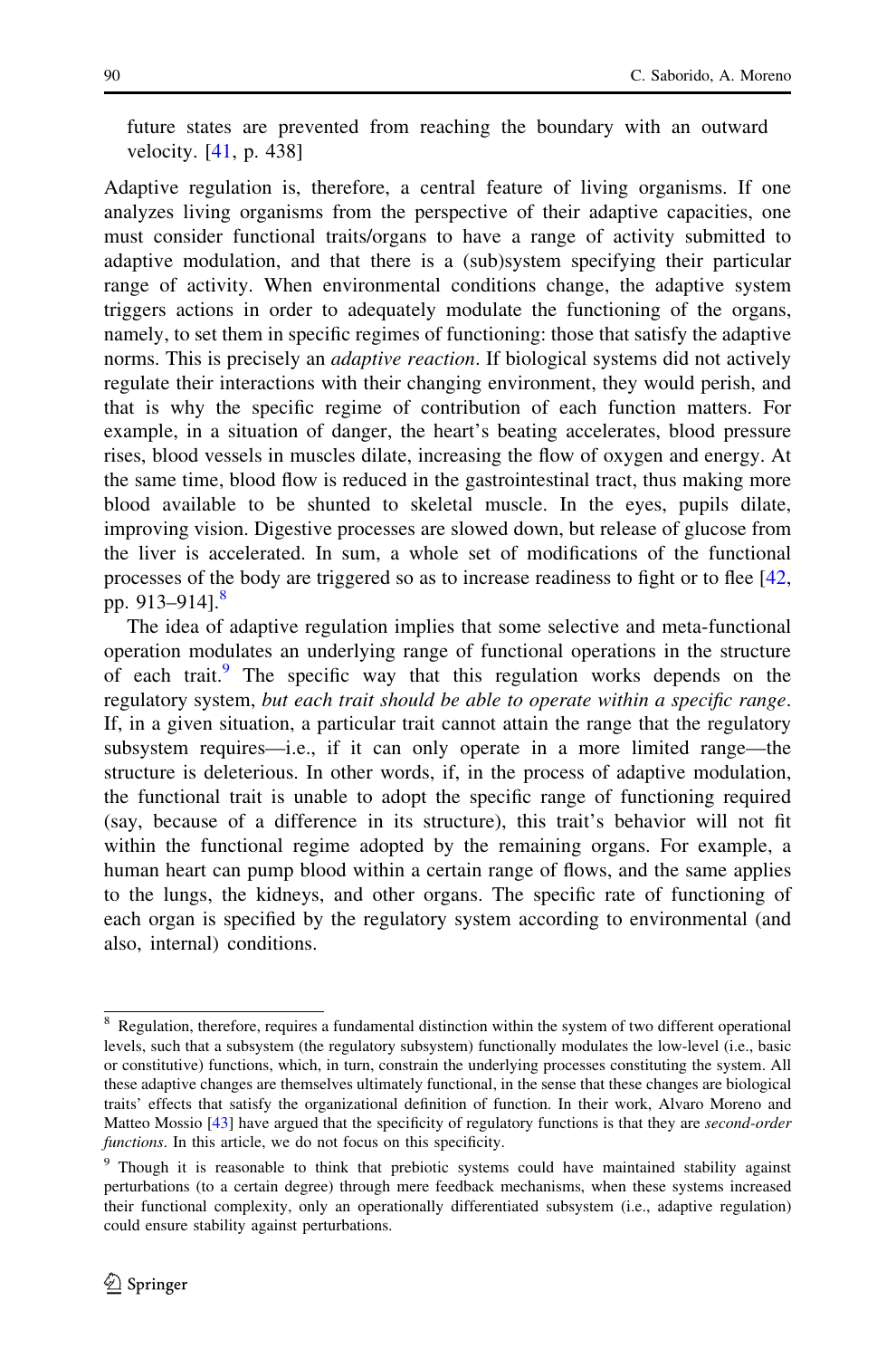However, in some cases, the adaptive reactions of the regulatory subsystem are able to compensate for the effects of a deleterious structure. To illustrate this, we examine the case of aortic stenosis. In patients with aortic stenosis, adaptive mechanisms can overcome structural and morphofunctional alterations for years, and the systemic functioning of the body appears normal. However, with time, the disruption of the functional integration within this regime of self-maintenance becomes clear, as symptoms belonging to a specific morbid entity appear. Thus, malfunction (instantiated by these symptoms) may be avoided for a long period of time, even if the adaptive reactions will ultimately not be fully able to make up for the alteration in the aortic valve. We now consider this alteration in more detail.

In some cases, patients are born with normal tricuspid aortic valves, but thickening and calcification can lead to stenosis when these patients are in their 60s or 80s. Why this occurs in some patients with normal valves and not in others (predisposition to disease) is unknown. The normal aortic valve area is  $3-4$  cm<sup>2</sup> and virtually no hemodynamic disturbance (i.e., malfunction) occurs until the orifice is reduced to less than 33% of its normal size. At this point, a systolic gradient between the aorta and the left ventricle is apparent. Normally, the pressure in both the left ventricle and the aorta are similar at the time of systole. However, in aortic stenosis, left ventricular intracavitary pressure increases with respect to aortic pressure in order to overcome the resistance to blood flow from the stenosis. A geometric progression thus arises: as the valve surface area diminishes, the magnitude of the gradient increases. The gradient may increase to 10–15 mmHg with valve areas between 1.3 and 1.5 cm<sup>2</sup>, and even 70 mmHg in the case of stenoses of  $0.6 \text{ cm}^2$ .<sup>10</sup>

The progress of stenosis is highly variable from individual to individual: one patient may remain stable for many years with a steady gradient and another may show a gradient increase at a rate of 15 mmHg per year. Despite the anomalous structure of the valve, normal function of the left ventricle is maintained by a compensatory mechanism: concentric myocardial hypertrophy of that ventricle. This hypertrophy helps to maintain ejection fraction and cardiac output in spite of the aortic transvalvular pressure overload. This is a clear example of regulatory compensation that aims to meet the blood flow needs of the body.

From an organizational perspective, one can tell that a valve is a malfunctional trait only when its functioning does not fit with what many or all the other functional parts of the system do (following the regulatory rules of the adaptive (sub)system). In other words, a trait becomes malfunctional when—due to the fact that its particular structure limits its range of modulation—it is unable to do what the regulatory (sub)system ''tells'' it to do within the framework of a specific regime of self-maintenance.

# Functional presupposition

As we have argued, due to its structure and organization, the set of functional traits requires a specific regime of self-maintenance: this means that the structure of a

 $10$  Cf. [\[44](#page-12-0)].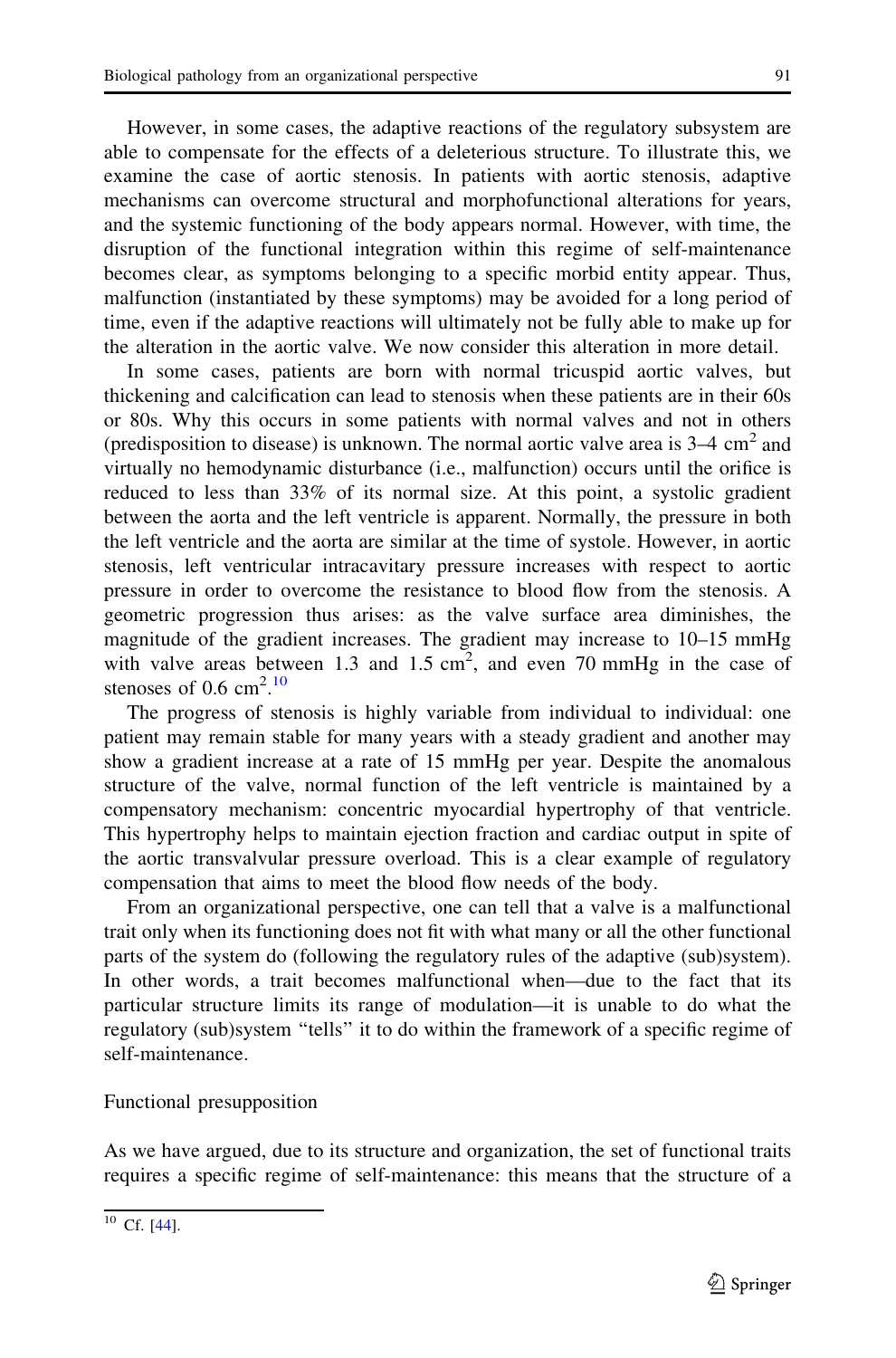given trait is such that it ''presupposes'' that it will enter in a regime of interactions not only allowing a generic viability, but also the appropriate regime of interactions. In turn, the regime of functioning of the regulatory (sub)system should fit the structure and organization of the organs of the whole system. More specifically, each trait in a system, by its structure, allows a range of forms of contribution, which depend on the specific regime of self-maintenance of a given system. For example, a heart can pump blood within a certain range of flows, and the same applies to the lungs, the kidneys, and other organs. The specific rate of functioning of each organ is specified by the regulatory system according to environmental (and also, internal) conditions. Because malfunctional traits are structurally different from normal traits, and because this structural difference is the cause of their more limited range of ways of functioning, a system with malfunctions, when approaching the boundary of the range of essential variables (even in conditions that the adaptive mechanism should control) cannot recede from these limits.

According to all these considerations, the organizational approach ''F is a function of T'' means ''the organization O of a biological system S, which produces and maintains the trait T, presupposes T performing the effect F.'' Biological systems are characterized by a complex functional integration of its components. There is a precise tuning among all the functional elements and the demands enforced by the environment. Thus, there are interdependent causal relationships between the systemic organizational properties and the specific traits' effects that ground what we call *functional presupposition*  $[36, p. 17]$  $[36, p. 17]$ .<sup>11</sup>

However, not every breakdown of a specific regime of self-maintenance will inevitably lead to the collapse of the system, and some biological traits may make a contribution to the maintenance of a self-maintaining organization, even when these effects do not fulfill the functional presuppositions of the rest of the components. For instance, a heart with aortic stenosis may still pump blood and, consequently, contribute to the self-maintenance of the organism—what happens is that this contribution is not *adjusted to a certain norm* related to the preservation of a specific regime of self-maintenance, and this is why we say that it is a bad or poor contribution. Said norm is expressed in the behavior of the regulation subsystem. Leriche's famous *dictum* "health is life lived in the silence of the organs" is recovered under a different light with our account. A malfunction is the biological behavior of an organ that triggers a response from the remaining organs, when this response modifies the functioning norms of the organism in accordance to each situation. The effects of a functional trait are deemed ''good'' or ''bad'' with respect to an embodied norm that lies in the action of the regulatory subsystem that the whole organism presupposes.

<sup>&</sup>lt;sup>11</sup> It is worth noting that there are important similarities between our conception of "functional presupposition'' and the conception of this idea proposed in [[34\]](#page-12-0) and [\[36](#page-12-0)]. According to these authors, functional presupposition is a structural property that allows us to conclude the existence of a concrete system's part or trait and its function by considering the whole set of the rest of parts or traits. Our interpretation of functional presupposition, by considering the functional behavior of the whole system and its parts, allows us to postulate a *range* of functioning of a trait that is determined by the regulatory system. Thus, by considering the structure and dynamics of a system's component, it is possible to postulate the ''necessary'' existence of a functional trait, the range in which the function of that trait has to be performed, and accordingly, certain aspects of its structure.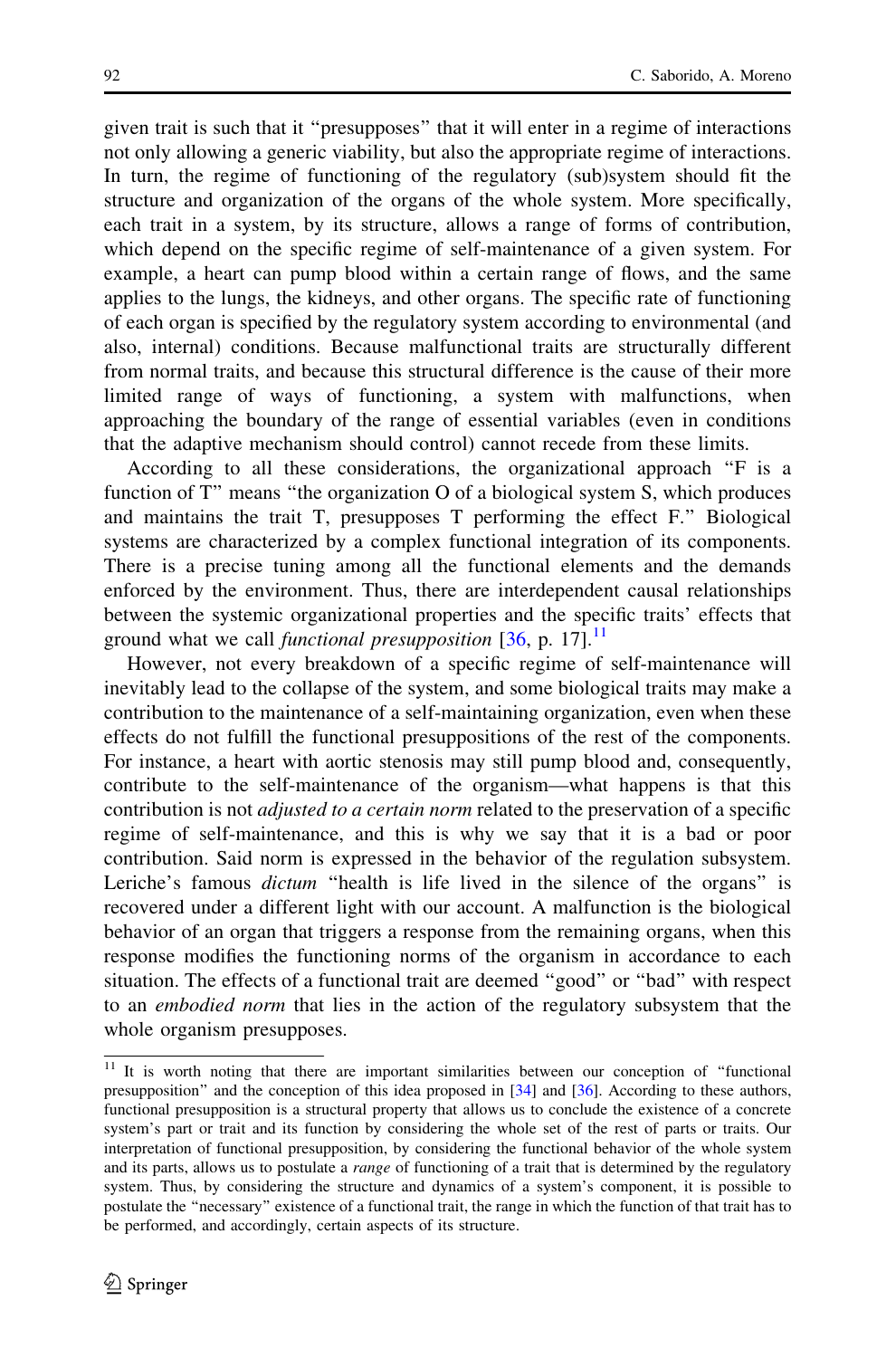We are now in a position to propose a definition of biological malfunction. From the organizational perspective, a malfunctional trait is a structure unable to display the range of functional processes that other functional traits of the system presuppose, and, as a result, the system acts within a range of viability that is narrower than the range of viability that the system's organization presupposes. Accordingly, a malfunction happens when the effects of a biological trait fail to fulfill their functional presupposition in a way that is not fully balanced by the adaptive regulations of the organism.

This definition implies four conditions for the ascription of organizational malfunctions to biological traits:

- $C_1$ : A biological trait T has the function F, i.e., the organization O of an organism S ''presupposes'' T performing the specific effect F (in a range of activity).
- $C_2$ : In a given circumstance, some internal or external conditions disrupt the functional integration of T in O, i.e., T cannot perform F in the range of activity presupposed by the organism as a whole.
- $C_3$ : As a consequence of this failure, an adaptive reaction is triggered by the regulatory (sub)system of S.
- $C_4$ : However, this failure is not fully compensated for by the adaptive reaction.

A malfunctional trait is, by its own structure, unable to display the range of functional processes that other functional traits of the system presuppose, and as a result, the system acts within a range of viability that is narrower than the range of viability that the system's organization presupposes. Accordingly, for instance, a heart failure is an organizational malfunction because of the following. (1) The heart (according to the organizational definition described above) has the function of pumping blood, which, in turn, is required for the functioning of the remaining parts of the organization of the body and, consequently, for the self-maintenance of the organism. (2) The heart in question is unable to provide blood at the rate that the living organization presupposes. (3) This failure is detected by the organism, and, consequently, the organism regulates its internal states and its interactions with the environment in a way that aims to compensate for it: a body with a very arrhythmic heart entails many reactions from other traits aimed at adapting themselves to the functioning of the heart by, for instance, limiting mobility. (4) These adaptive reactions do not completely fix the situation caused by the heart failure, and the living system has a more limited range of viability. An organism with heart failure cannot perform some of the activities (for instance, running or hunting) that it could perform with a normal heart. If, due to its adaptive capacity, an organism is able to make up for the failure in such a way that additional adaptive reactions are not required to preserve the current regime of self-maintenance, the malfunction disappears.

To summarize, we conclude that the essential feature of the pathological (according to the organizational account we have developed here) stems from the incapability of a functional trait to fulfill the norm that the adaptive subsystem prescribes. Since this incapability is linked to certain objective aspect of functional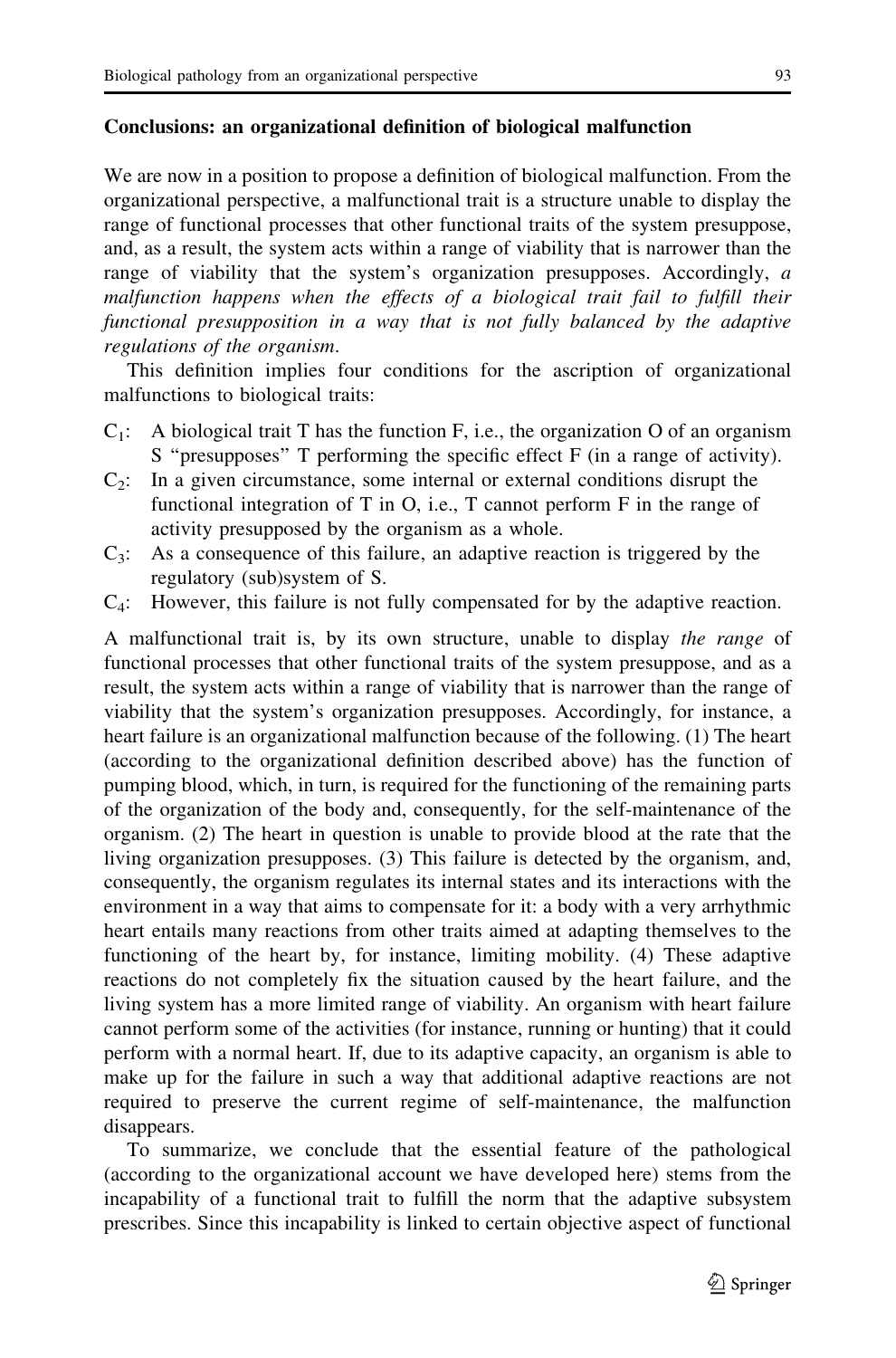<span id="page-11-0"></span>traits, the organizational view of the pathological corresponds to the objectivist conception of health and disease found in medical practice. This view sharply differs from the interpretation of the pathological in terms of biostatistical normality or in terms of social, cultural, or any other human values, because it can be assessed in an individual biological system, just by analyzing its current organization.<sup>12</sup> As we stated in the introduction above, we do not affirm that non-biological factors do not play a crucial role in our use of the health and disease distinction, but we argue that by aligning ''healthy'' and ''unhealthy'' with those physiological processes that are ''correct'' or ''incorrect'' according to an organizational notion of biological malfunctionality, our account establishes the basis for a non-observer dependent approach to biological normativity, with relevant implications for a theoretical definition of health and disease. For these reasons, we claim that the organizational account of malfunction is a key tool for the construction of a promising naturalist approach to the philosophy of medicine.

Acknowledgements The authors would like to thank Alba Amilburu, Elodie Giroux, María Gonzalez-Moreno, Juan Carlos Hernández, Maël Lemoine, Matteo Mossio, David Teira, and an audience at the 5th Philosophy of Medicine Roundtable conference for helpful discussion of this material; and Susana Monsó, Daniel Kim, and two referees for this journal for detailed comments on earlier versions of the article. The work was funded by grants from the Basque Government (IT 590-13), the Spanish Ministry of Economía y Competitividad (FFI2011-25665), the Spanish Ministry of Industria y Innovación (BFU2012-39816-C02-02), and the Universidad Nacional de Educación a Distancia (PROY-2013-029-UNED).

### **References**

- 1. Ehreshefsky, M. 2009. Defining "health" and "disease". Studies in the History and Philosophy of Biology and Biomedical Sciences 40: 221–227.
- 2. Canguilhem, G. 1991. The normal and the pathological. Trans. C. Fawcett. Brooklyn, NY: Zone Books.
- 3. Sholl, J. Forthcoming. Contextualizing medical norms: Georges Canguilhem's Surnaturalism. In Naturalism in philosophy of health: issues, limits and implications, ed. Mael Lemoine and Elodie Giroux. Dordrecht: Springer.
- 4. Lennox, J. 1995. Health as an objective value. Journal of Medicine and Philosophy 20: 499–511.
- 5. Garson, J. 2013. The functional sense of mechanism. Philosophy of Science 80(3): 317–333.
- 6. Hofmann, B. 2002. On the triad disease, illness, and sickness. Journal of Medicine and Philosophy 27(6): 651–673.
- 7. Cummins, R. 2002. Neo-teleology. In Functions, ed. A. Ariew, R. Cummins, and M. Perlman, 157–172. Oxford: Oxford University Press.
- 8. Davies, P.S. 2001. Norms of nature: Naturalism and the nature of functions. Cambridge, MA: MIT Press.
- 9. Price, C. 2001. Functions in mind: A theory of intentional content. Oxford University Press.
- 10. Hardcastle, V.G. 2002. On the normativity of functions. In functions, ed. A. Ariew, R. Cummins, and M. Perlman, 144–156. Oxford: Oxford University Press.
- 11. McLaughlin, P. 2001. What functions explain: Functional explanation and self-reproducing systems. Cambridge: Cambridge University Press.
- 12. McLaughlin, P. 2009. Functions and norms. In Functions in biological and artificial worlds: Comparative philosophical perspectives, ed. U. Krohs, and P. Kroes, 93–102. Cambridge: MIT Press.

<sup>&</sup>lt;sup>12</sup> Significantly, it would be interesting to explore, in future developments of the organizational approach, the extent to which this ''human value free'' normative perspective can be adopted in fields other than medicine. For instance, this account could be useful for a theoretical account of the notions of health and disease in plants and (non-human) animals, and even to deal with key notions in the study of ecological and social systems, such as ''sustainability,'' ''resilience,'' or even ''norm.''